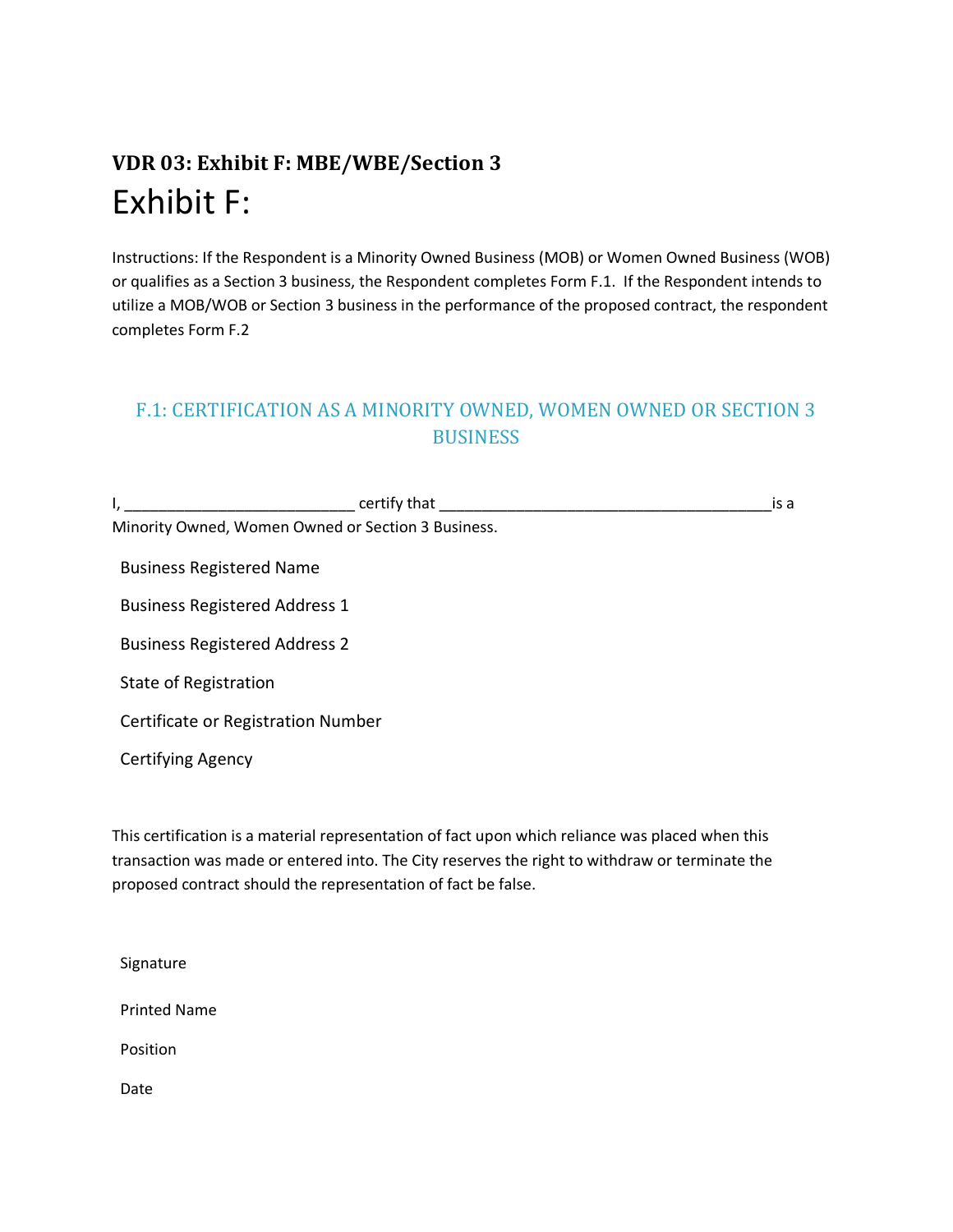## **F.2: STATEMENT OF INTENT OF MOB/WOB/SECTION 3 UTILIZATION**

I, \_\_\_\_\_\_\_\_\_\_\_\_\_\_\_\_\_\_\_\_\_\_\_\_\_\_\_ certify that \_\_\_\_\_\_\_\_\_\_\_\_\_\_\_\_\_\_\_\_\_\_\_\_\_\_\_\_\_\_\_\_\_\_\_\_\_\_\_will utilize Minority Owned Business (MOB) or Women Owned Business (WOB) as subcontractor(s), vendor(s), supplier(s), or professional service(s). The estimated **dollar value** of the amount that we plan to pay the MOB or WOB subcontractor(s), vendor(s), supplier(s), or professional service(s) is \$

| <b>Description of Work</b> | <b>MOB Amount</b> | <b>WOB</b> | <b>Section 3</b> | Name of                  |
|----------------------------|-------------------|------------|------------------|--------------------------|
|                            |                   | Amount     | Amount           | <b>MOB/WOB/Section 3</b> |

This certification is a material representation of fact upon which reliance was placed when this transaction was made or entered into. The City reserves the right to withdraw or terminate the proposed contract should the representation of fact be false

Signature

Printed Name

Position

Date